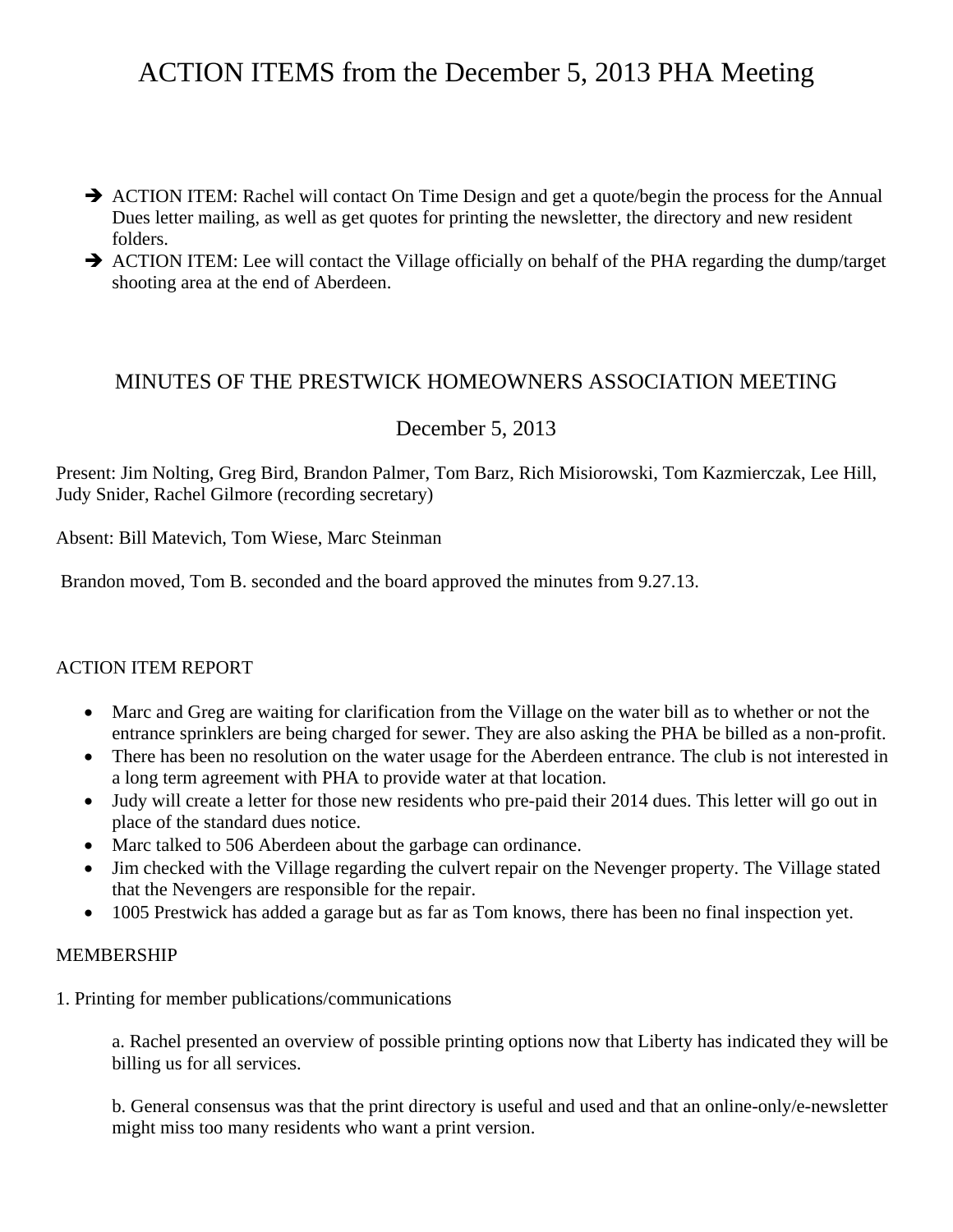c. Suggestion was made to try a print copy of the directory every 3 years and send out a printed insert of updates in the off years.

 d. After discussion Tom B. moved and Brandon seconded to have the annual dues letter printed and mailed through On Time Design, Rachel to coordinate. All were in favor.

 e. Tom B. moved and Brandon seconded for Rachel to prepare an RFP for the Directory, Advertising Letter Mailing and New Resident Folders printing costs from On Time Design. All were in favor.

- $\rightarrow$  ACTION ITEM: Rachel will contact On Time Design and get a quote/begin the process for the Annual Dues letter mailing, as well as get quotes for printing the newsletter, the directory and new resident folders.
- 2. Annual Dues Letter
	- a. Judy and Brandon will write the letter using last year's text as a starting point.
	- b. General consensus was to keep the tone very positive.

 c. Suggestion was made to somehow state the realities that PHA has lost the gratis publishing and had big capital expenditures in 2013 and that a dues increase might be necessary in the future but that PHA is holding the line now with many resident benefits.

## ENTRANCES

- 1. Entrance Work
	- a. Jim reviewed the contract and all entrances conform as of 12/5/13.
	- b. Suggestion was made to purchase some additional decorations after the holidays.
	- c. Suggestion was made to hold a "Best Decorated" contest next winter
	- d. Enhanced holiday entrance work will be reviewed again after budget discussions.
- 2. Security Cameras

 a. Discussion was held on security cameras at entrances. Suggestion was made to get a few trail cameras and try them at one entrance (estimated cost \$200-300).

b. If a trial was done, it would be with the following stipulations:

\* A limited lifetime of the active video

\* Residents could be a fee for footage from the camera if requested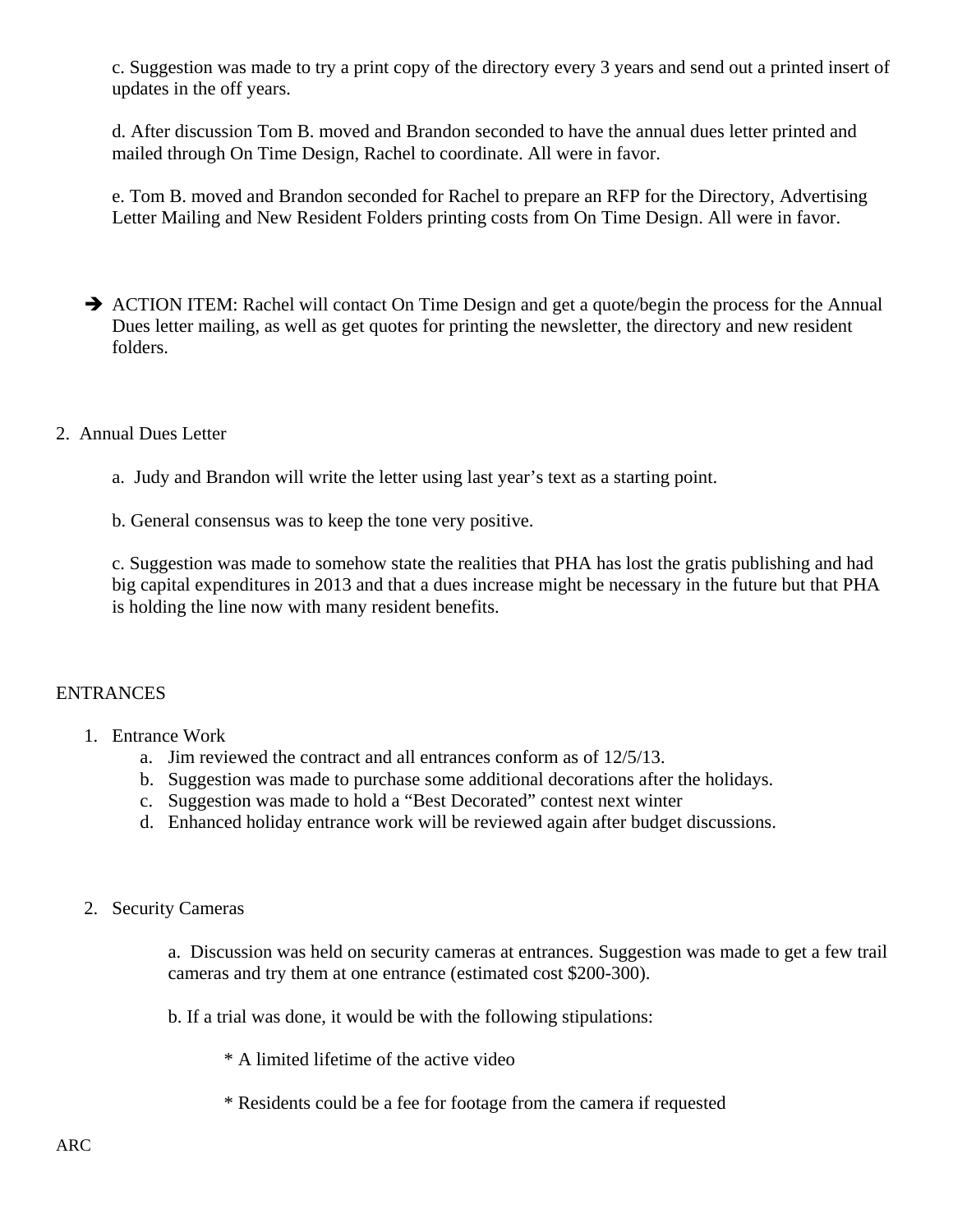- 1. Tom K.'s report
	- a. The starting balance for the year was approximately \$26,000. The current checkbook balance is about \$16,750. Tom estimates there are another \$3000 in expenses before the end of the year. There is also about \$1100 in deferred revenue that will show up in 2014 from pre-paid dues.
	- b. Tom B. moved and Brandon seconded to approve the treasurer's report. All were in favor.

## 2. Budget

a. Jim presented a tentative 2014 budget which shows a negative cash flow of approximately \$5,000.

b. Discussion was held about the need to raise the ARC fees so that PHA doesn't absorb any of the review costs.

c. PHA is waiting on the maintenance estimate from Koreman.

d. Discussion was held on potential budget shortfalls and raising dues vs. increasing memberships along with cutting costs where possible.

e. The general consensus was that PHA needs to focus on increasing membership. A high percentage of new homeowners are joining the PHA because they seem to be more familiar with the role of an association and its benefits. It was agreed that the board needs to do a better job of personally inviting non-members to join.

f. Discussion was held on the blanket condo membership dues rate of \$300. The general consensus was that lowering the dues in an effort to attract more buildings didn't make sense, but neither did raising the blanket rate.

g. Tom K. moved and Greg seconded to keep the dues structure the same for 2014. The vote was 7 yes, 1 opposed. The motion carried. Homes, \$100; condos, \$50; blanket condo, \$300.

SOCIAL **SECURITY** WEB SITE GOVERNMENTAL CODE ENFORCEMENT LEGAL

#### **NEWSLETTER**

The next newsletter will go out in late January. Issue will include: